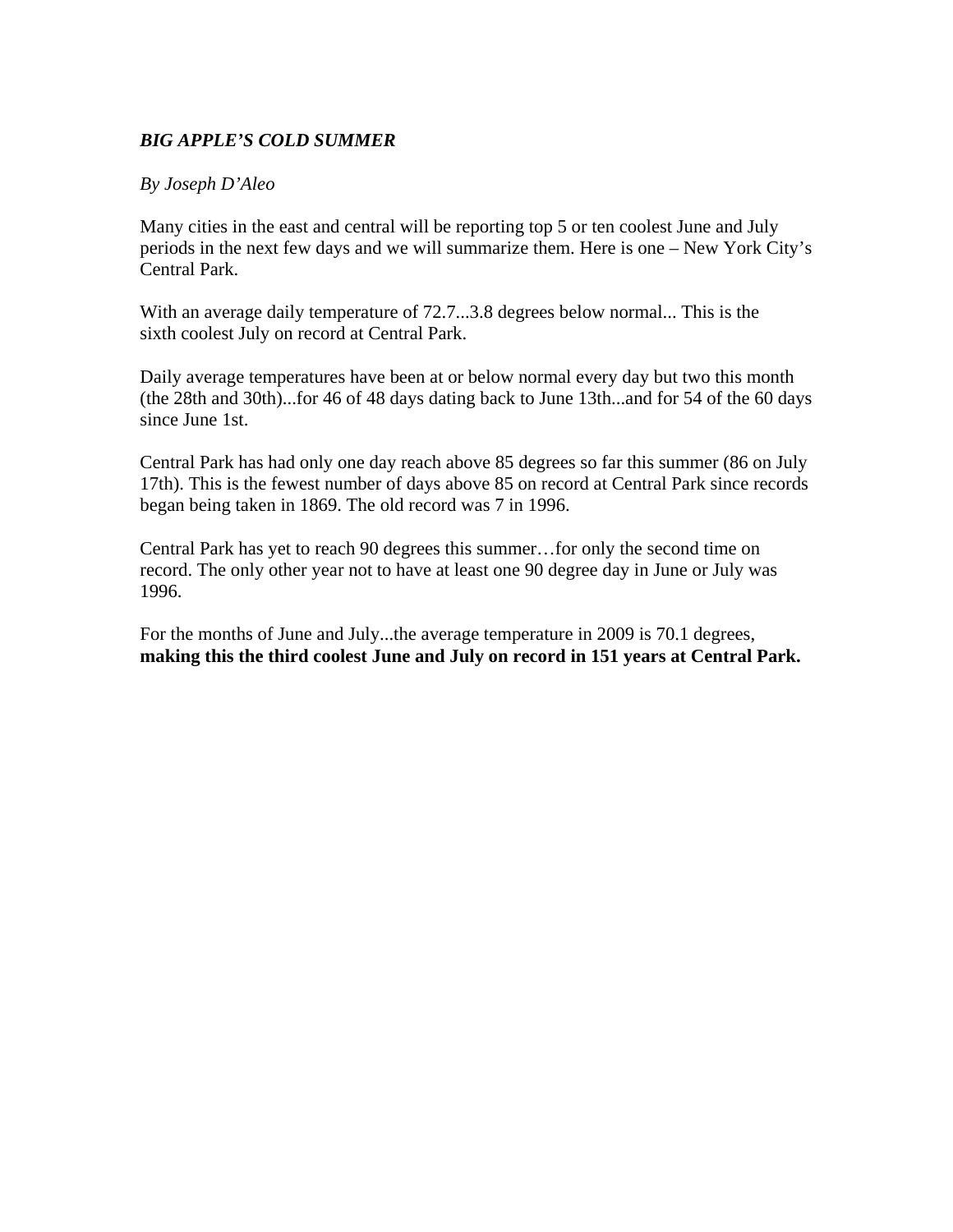## NYC Central Park Coldest Summers

| <b>JULY</b> |             | <b>JUNE/JULY</b> |                |
|-------------|-------------|------------------|----------------|
| AVG. TEMP.  | <b>YEAR</b> | AVG. TEMP.       | <b>YEAR</b>    |
| 70.7        | 1888        | 69.4             | 1881           |
| 71.9        | 1884        | 69.8             | 1903           |
| 72.1        | 1914        | 70.1             | 2009           |
| 72.3        | 2000/1871   | 70.3             | 1902           |
| 72.4        | 1891        | 70.6             | 1916           |
| 72.6        | 1895        | 70.7             | 1927           |
| 72.7        | 2009        | 71.0             | 1915/1924/1926 |
| 72.8        | 1902/1869   | 71.2             | 1888/1918      |
| 72.9        | 1956        | 71.5             | 1893/1920      |
| 73.1        | 1890        | 71.7             | 1928/1958      |
| 73.2        | 2001        | 71.8             | 2000           |
|             |             |                  |                |

It is also the second wettest June and July on record and on track to become perhaps the wettest summer in history.

Also Boston's Logan ended with the fourth coldest June/Julys since records began in 1872. It averaged 69.15 in June/July ranking it behind only 1903, 1881 and 1902. Notice all the other years came from the 1800s and early 1900s.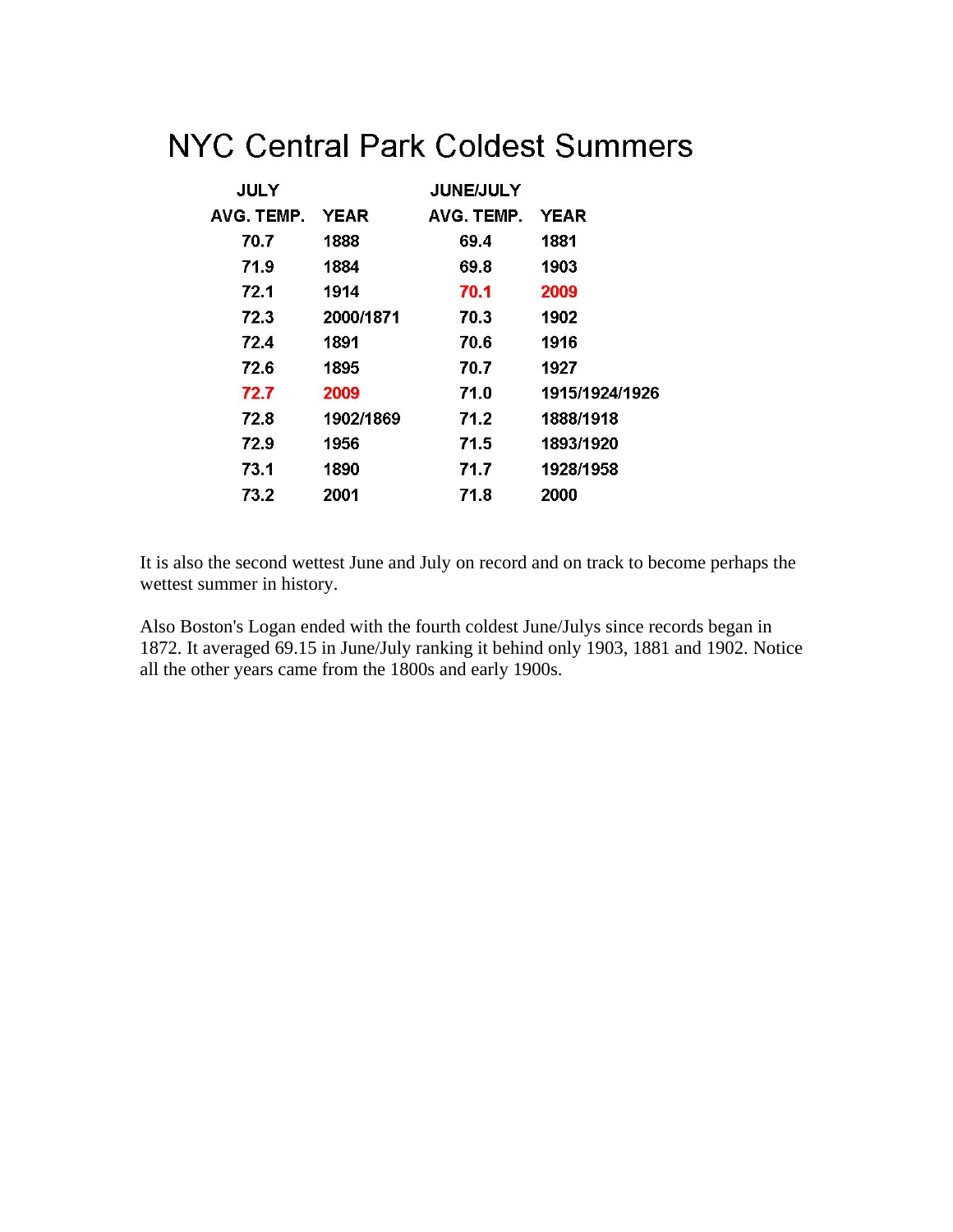## **Boston's Ten Coldest June/Julys**

1.65.7 in 1903 2.66.0 in 1881 3.66.1 in 1902 4 66.9 in 2009 5 67.0 in 1915, 1897, 1891 6 67.3 in 1886 7 67.5 in 1926 8 67.6 in 1918,1890 9 67.7 in 1916,1904 10 67.8 in 1888,1879

Also note the [record cold July](http://www.crh.noaa.gov/news/display_cmsstory.php?wfo=lot&storyid=30079&source=0) in Rockford, IL .Also in other areas of central and [northwest IL and northeast IA .](http://www.crh.noaa.gov/news/display_cmsstory.php?wfo=dvn&storyid=30025&source=0)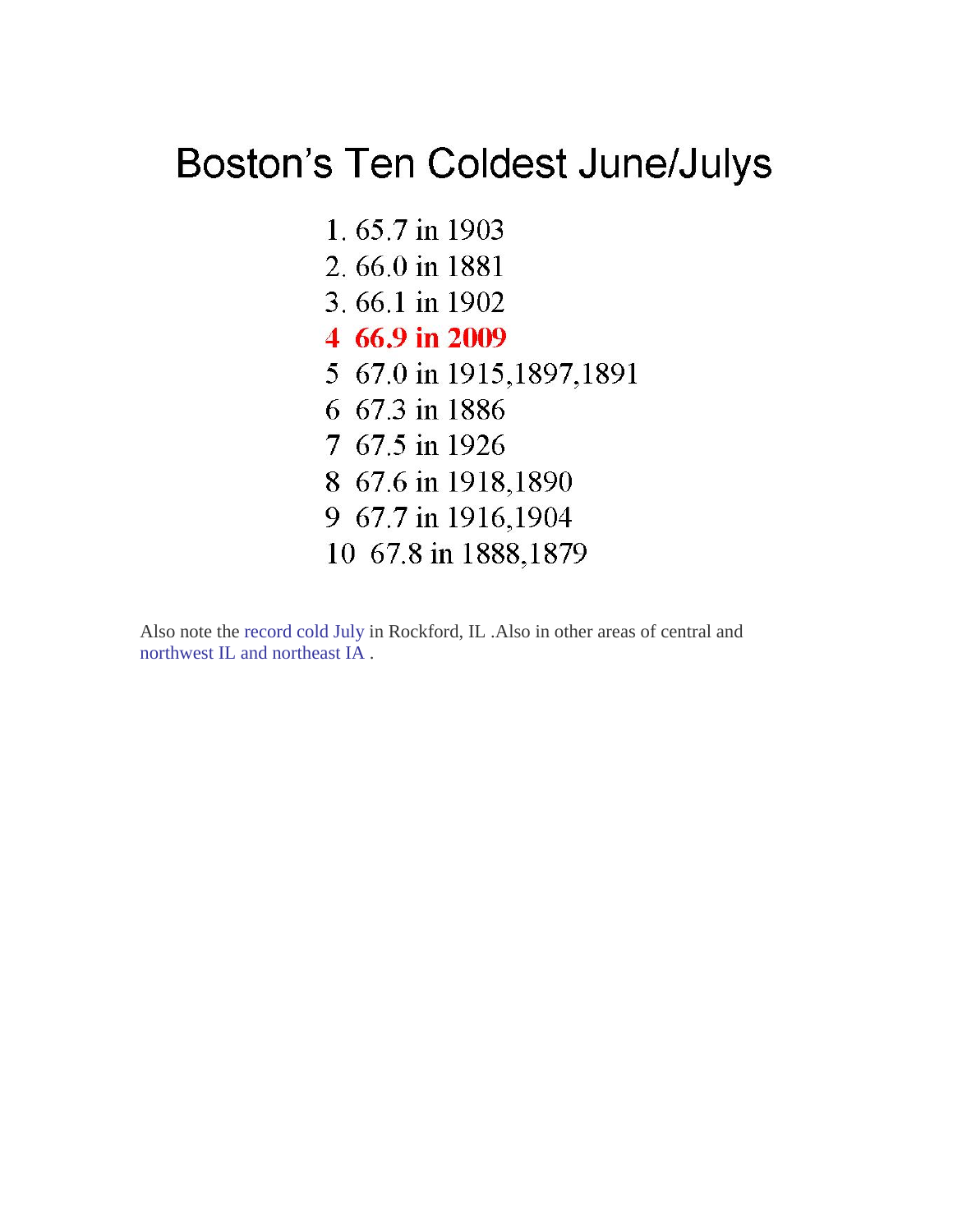

 July 2009 will go down as the [coldest in recorded history](http://www.crh.noaa.gov/news/display_cmsstory.php?wfo=mkx&storyid=30062&source=0) for Madison, Wisconsin (records go back to 1869). The previous record was July 1891. The highest temperature recorded in July 2009 was 82 degrees. This is also a record. The previous record was 84 in July 1869.

It was the [Indianapolis, IN,](http://www.crh.noaa.gov/news/display_cmsstory.php?wfo=ind&storyid=29929&source=0) and coldest in several other locations in northern Indiana. It was the coldest ever in [Grand Rapids, MI](http://www.crh.noaa.gov/news/display_cmsstory.php?wfo=grr&storyid=30077&source=0). It may be the coldest July ever statewide in [Iowa.](http://www.crh.noaa.gov/news/display_cmsstory.php?wfo=dmx&storyid=29993&source=0) It was the third coldest summer in [Kansas City.](http://www.crh.noaa.gov/news/display_cmsstory.php?wfo=eax&storyid=29911&source=0)